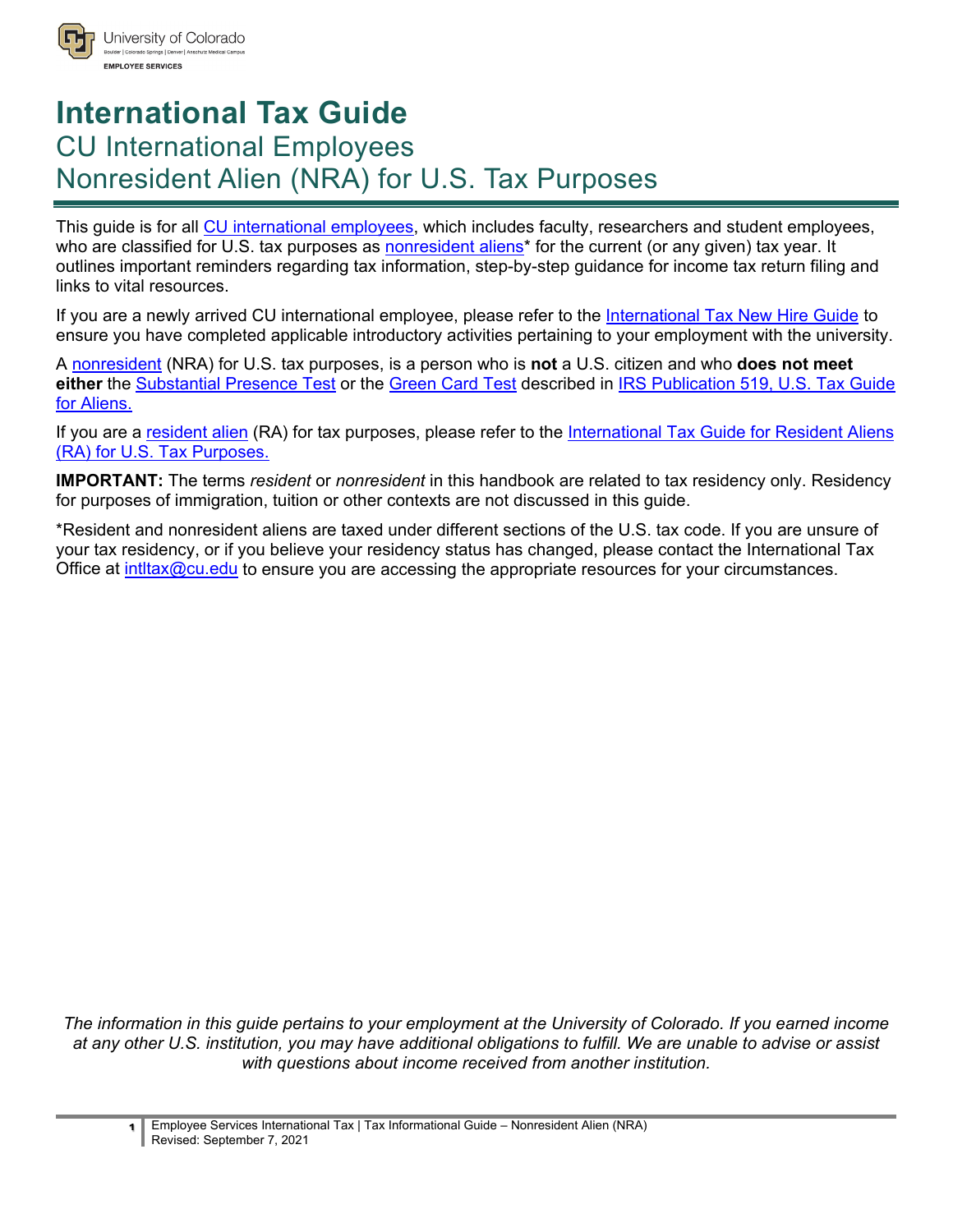# **Guide Contents**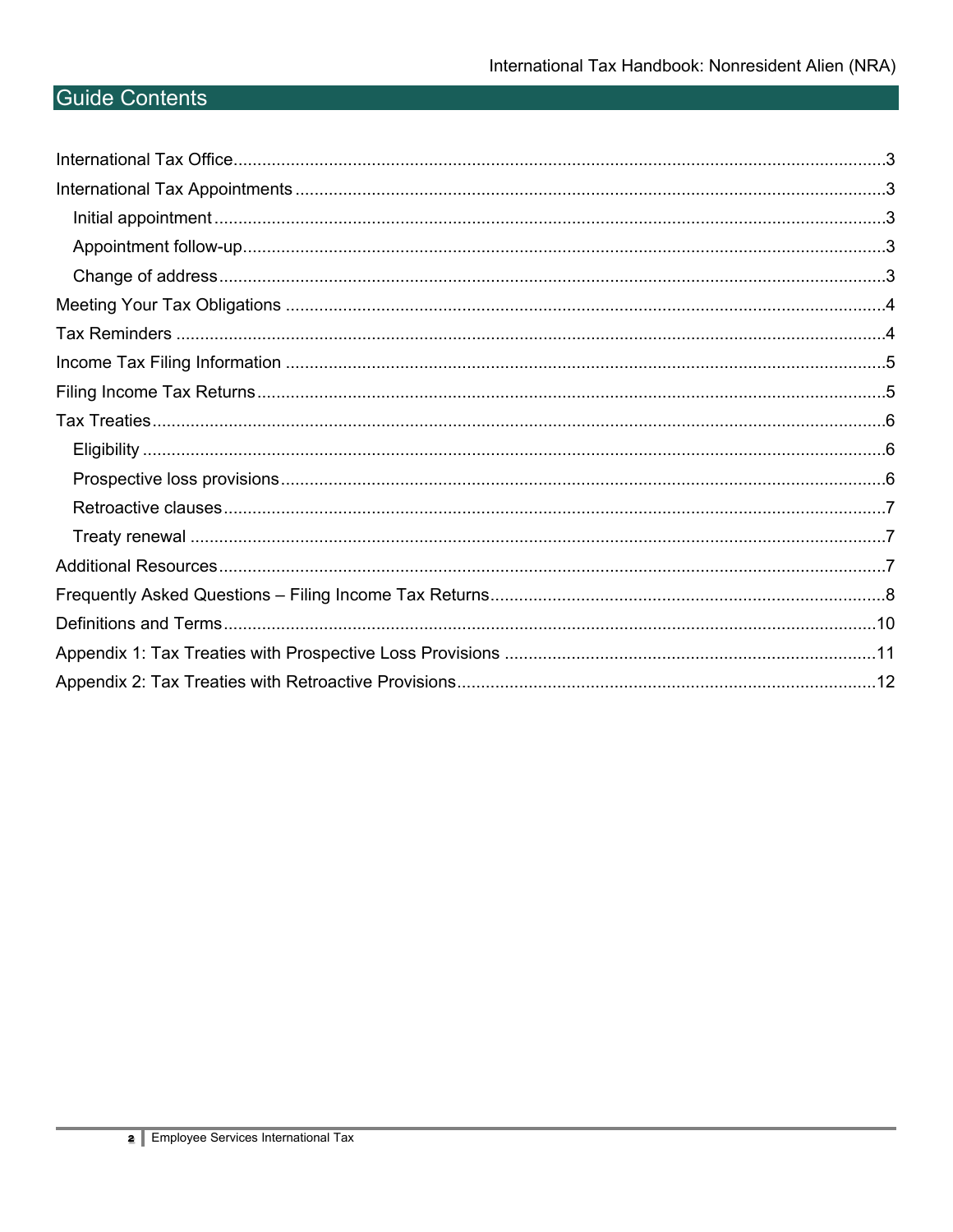# <span id="page-2-0"></span>International Tax Office

The International Tax Office is a department of the University of Colorado Employee Services and is staffed with international tax specialists who work directly with all CU international employees.

The International Tax Office services non-U.S. individuals and entities receiving payment from the University of Colorado through payroll, accounts payable or student finance and their paying departments. The International Tax Office also serves as a system-wide subject matter expert in the area of nonresident alien tax compliance.

Contact information: International Tax Office via intitax@cu.edu. Please allow 2-3 business days for response.

# <span id="page-2-1"></span>International Tax Appointments

All new international employees (student and non-student) and stipend recipients paid through the university's payroll system are required to meet with an international tax specialist.

#### <span id="page-2-2"></span>Initial appointment

The International Tax Office is looking forward to meeting you to provide guidance on your U.S. tax obligations. This appointment will establish your relationship with the International Tax Office and connect you to valuable resources that will help you throughout the year as you navigate your pay and taxation.

#### [Book your appointment](https://booknow.appointment-plus.com/43rspqeq/) - [\(https://booknow.appointment-plus.com/43rspqeq/\)](https://booknow.appointment-plus.com/43rspqeq/)

#### **During this appointment your international tax specialist will work with you to:**

- determine and document U.S. tax residency status
- complete Form W-4 with the appropriate restrictions if necessary
- review eligibility and apply for available tax treaty benefits
- clarify personal tax filing responsibilities

#### **Employees must provide the following to complete their initial appointment:**

- Passport
- I-94
- Immigration document (1-20, DS-2019, EAD, H1B approval, etc.)
- History of U.S. presence (dates and immigration statuses)
- Social Security Number (if you have one). It is optimal, but not required, to obtain your Social Security Number (SSN) before meeting with an international tax specialist.

#### <span id="page-2-3"></span>Appointment follow-up

You should maintain a direct relationship with the International Tax Office throughout your time at the university. After your initial appointment, please contact an international tax specialist when any of the following occur:

- your immigration status changes
- the end date on your immigration document changes
- you suspect you have become a U.S. tax resident (refer to your copy of the Substantial Presence Test worksheet completed during your new employee appointment)
- you have taken steps to obtain lawful permanent residency (green card) in the U.S.
- you have tax related questions about your pay

#### <span id="page-2-4"></span>Change of address

If you have a change of address, please update this information in your employee or student portal. Visit the **[Payroll Self Service](http://www.cu.edu/node/168743) website for detailed instructions.**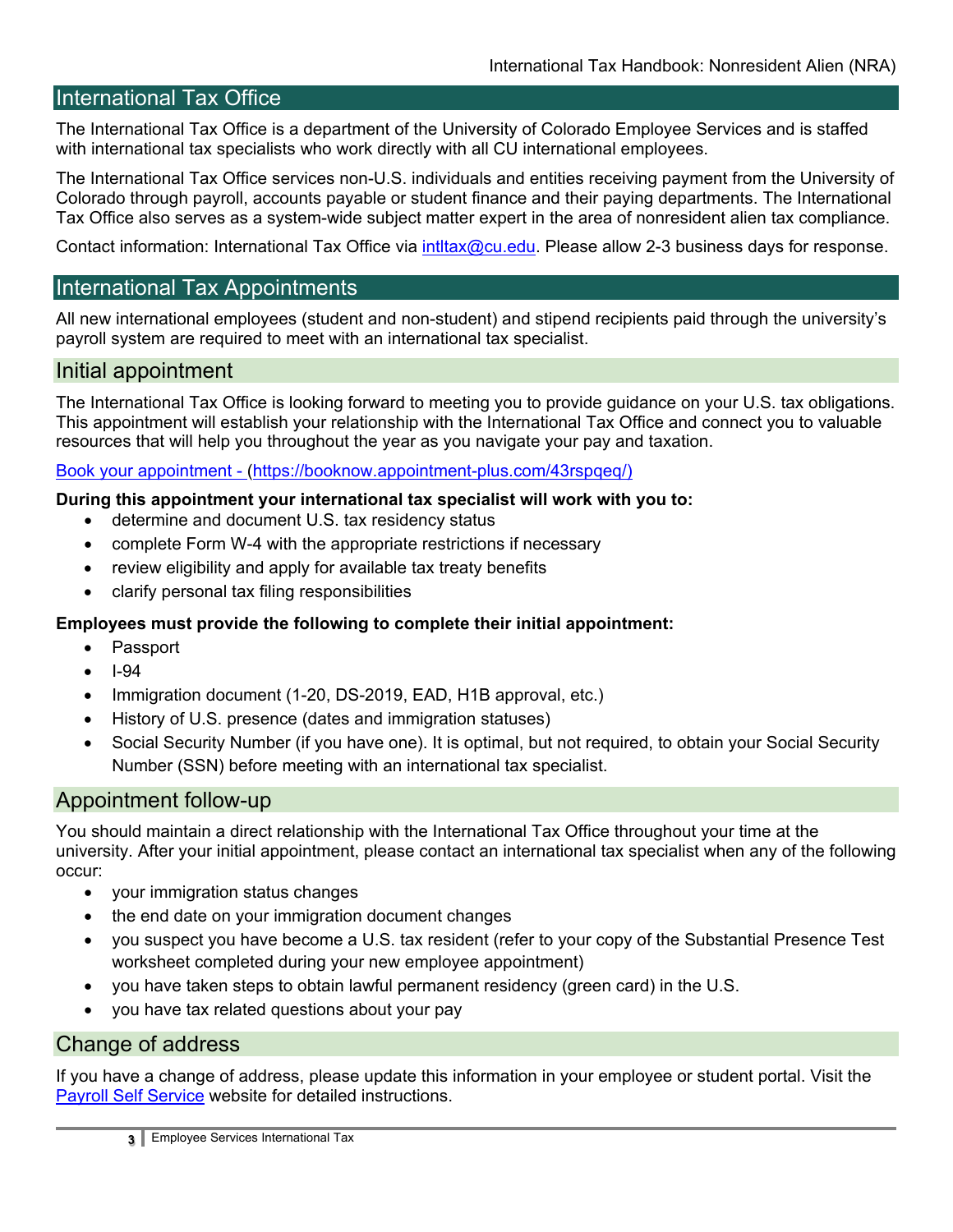# <span id="page-3-0"></span>Meeting Your Tax Obligations

Keeping track of your U.S. tax obligations throughout your time at CU is important. Building and maintaining your relationship with the International Tax Office is a first and vital step in your success. Additional proactive steps can help you stay on track:

- **Create** a folder in your files to save copies of all your important tax documents.
- **Save** this quide for future reference.
- **Review** this quide as you prepare for tax filing season.
- **Bookmark** the [University of Colorado International Tax](http://www.cu.edu/node/2185) website in your browser so you can check for important updates.
- **Mark** your calendar with key dates:

| <b>Important Dates</b>      | <b>Actions</b>                                                                                                                                                             |
|-----------------------------|----------------------------------------------------------------------------------------------------------------------------------------------------------------------------|
| <b>Mid-January</b>          | Deadline for treaty eligible employees to submit signed tax treaty renewal forms to<br>prevent delayed benefit.                                                            |
| February 15th               | Confirm that you have received tax reporting documents including forms W-2 and<br>$1042-S$                                                                                 |
| <b>Mid to late February</b> | Watch your email for announcements from the International Tax Office about the<br>availability of tax preparation resources designed for international employees.          |
| <b>February-March</b>       | Watch your email for announcements from the International Tax Office about tax<br>workshops offering general guidance, resources and Q & A for international<br>employees. |
| April 15th                  | U.S. annual tax filing deadline.                                                                                                                                           |
| Mid-July                    | Contact the International Tax Office to update us if you've had a change of tax<br>residency status.                                                                       |
| <b>Early December</b>       | Watch for annual tax treaty renewal forms if you have previously signed a treaty form<br>with the International Tax Office.                                                |

#### <span id="page-3-1"></span>Tax Reminders

**Form W-4: \*IMPORTANT\*** While working at the University of Colorado, please do not fill out or make any changes to the W-4 Form, either on paper or through your campus portal, without guidance from an international tax specialist. This will help protect you from underwithholding that could result in you owing additional tax and underpayment penalties when you file your income tax returns.

**Form 8233 (nonresident tax treaty form):** If you are receiving an upfront tax treaty benefit, you are required to **renew** your treaty form to continue your benefit from year to year. The International Tax Office will send treaty forms with detailed instructions to eligible employees each December. For your treaty exemption to take effect in the following January, our office **must receive** your paperwork by the date identified in the instructions; if your paperwork is received after that date, you will still receive your benefit, but it will be delayed.

**Remote work abroad:** CU is not a global employer and is unable to service employees working from outside the U.S. Remote work from abroad may be possible through partnership with Global GPS, to ensure the university's compliance with foreign tax requirements, but requires careful advanced consideration and commitment by the hiring department.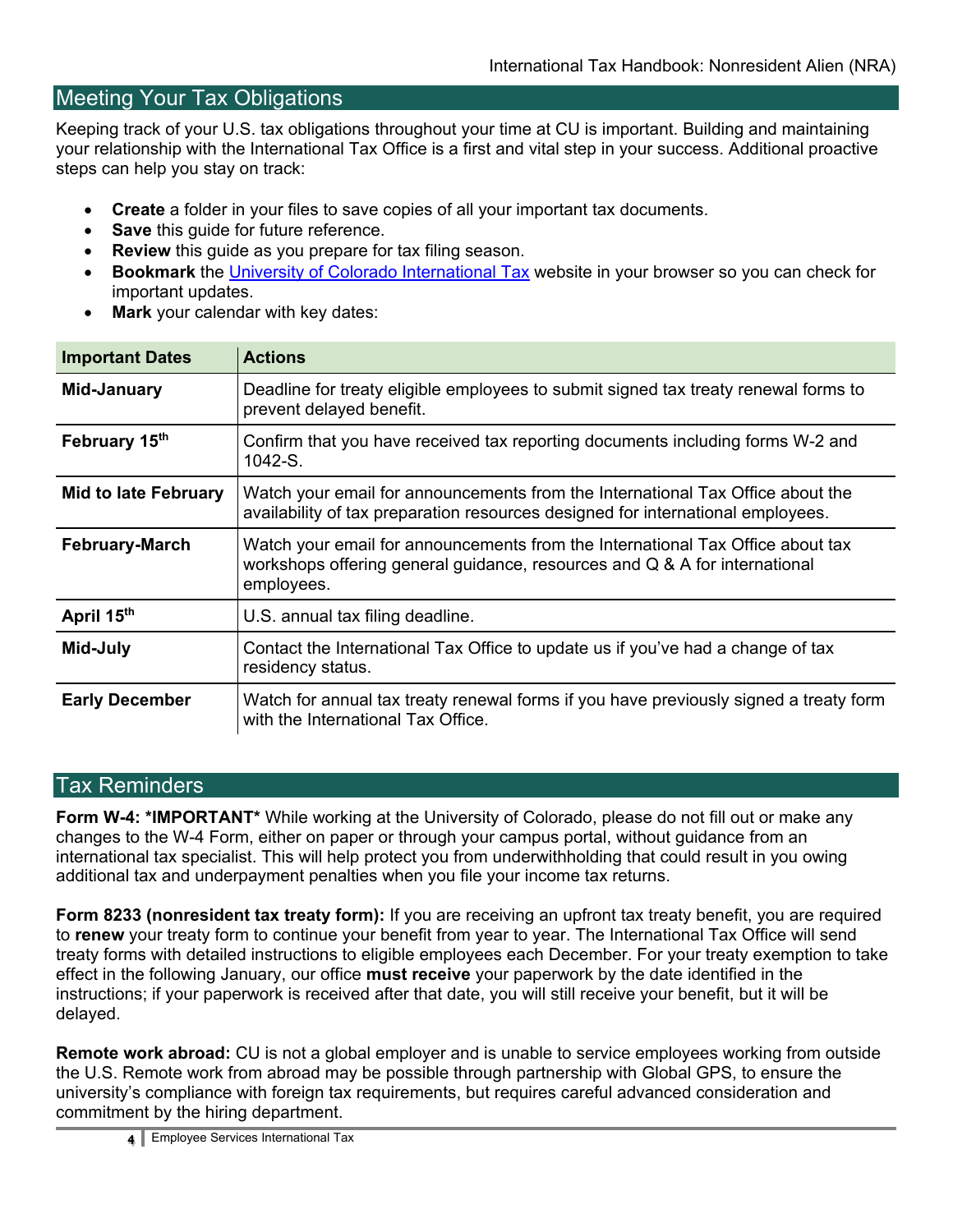# <span id="page-4-0"></span>Income Tax Filing Information

Deadlines: Federal and state income tax returns are due by April 15<sup>th</sup> of each year to report the prior calendar year's income and tax payments. Complete your tax returns as early as possible. As soon as you receive tax reporting forms (i.e., W-2, 1042-S) reporting your income from all payers during the tax year, you can get started. The earlier you submit your tax returns, the faster the federal and state governments will be able to process them. Assistance and resources become more limited the longer you wait.

**Tax advice:** International tax specialists are unable to provide individual tax advice or income tax return preparation services to students or employees. Please contact a personal tax advisor, the IRS, Social Security Administration, the State of Colorado or local government directly for professional tax advice. International tax specialists can answer general questions and direct you to appropriate resources when needed. International tax specialists can answer specific questions about tax reporting forms issued by CU. While you are welcome to email your tax filing questions to intitax@cu.edu, please do not schedule appointments with an international tax specialist to help you with your tax returns.

# <span id="page-4-1"></span>Filing Income Tax Returns

**The following steps provide some reminders and guidance for when it comes time to file U.S. income tax returns.**

1. You will receive (one or both of) the following forms from Employee Services:

**Form W-2**: Taxable [wages](#page-9-0) from employment are reported on Form W-2. If you are expecting a W-2 and have not received one by the **second week of February**, please [click here](https://www.cu.edu/employee-services/payroll/self-service/w-2) for more information about how to obtain a copy. Current employees may access their W-2 through their [campus portal](http://my.cu.edu/) and guidance is also available to help you learn [how to read your W-2.](http://www.cu.edu/node/57107)

**Form 1042-S**: Treaty-exempt income and taxable [scholarship/fellowship](#page-9-0) (sometimes referred to as a taxable stipend) are reported on Form 1042-S. If you are expecting a 1042-S and have not received one by the **end of March** please refer to [International Tax website](http://www.cu.edu/node/2185) for information about how to request a reissue.

2. Complete the federal income tax return and supplemental schedules (Form 1040NR and Form 8843 (F and J status).

**License code:** To assist with federal forms, Employee Services and the International Tax Office offer eligible nonresident employees and students access to a nonresident tax preparation program, at no cost. Information about how to request a license will be emailed directly to eligible users and posted to the [International Tax website](http://www.cu.edu/node/2185) by mid-February.

**Paper forms:** Forms can be completed by hand, referring to their specific line-by-line instructions. Forms and instructions may be downloaded from the [IRS website.](http://www.irs.gov/)

**Software:** Forms can be completed using software designed specifically for nonresident tax preparation. Individual licenses are available for purchase from [Glacier Tax Prep](https://www.glaciertax.com/) and [Sprintax](https://www.sprintax.com/) for federal NRA tax preparation. Nonresidents should NOT use TurboTax or other software programs that are not capable of generating Form 1040NR.

3. Complete the state income tax return (Form DR 0104 Colorado Individual Income Tax Return). **Paper forms:** Visit the [Colorado Department of Revenue's](http://www.colorado.gov/revenue) website to download forms and instructions.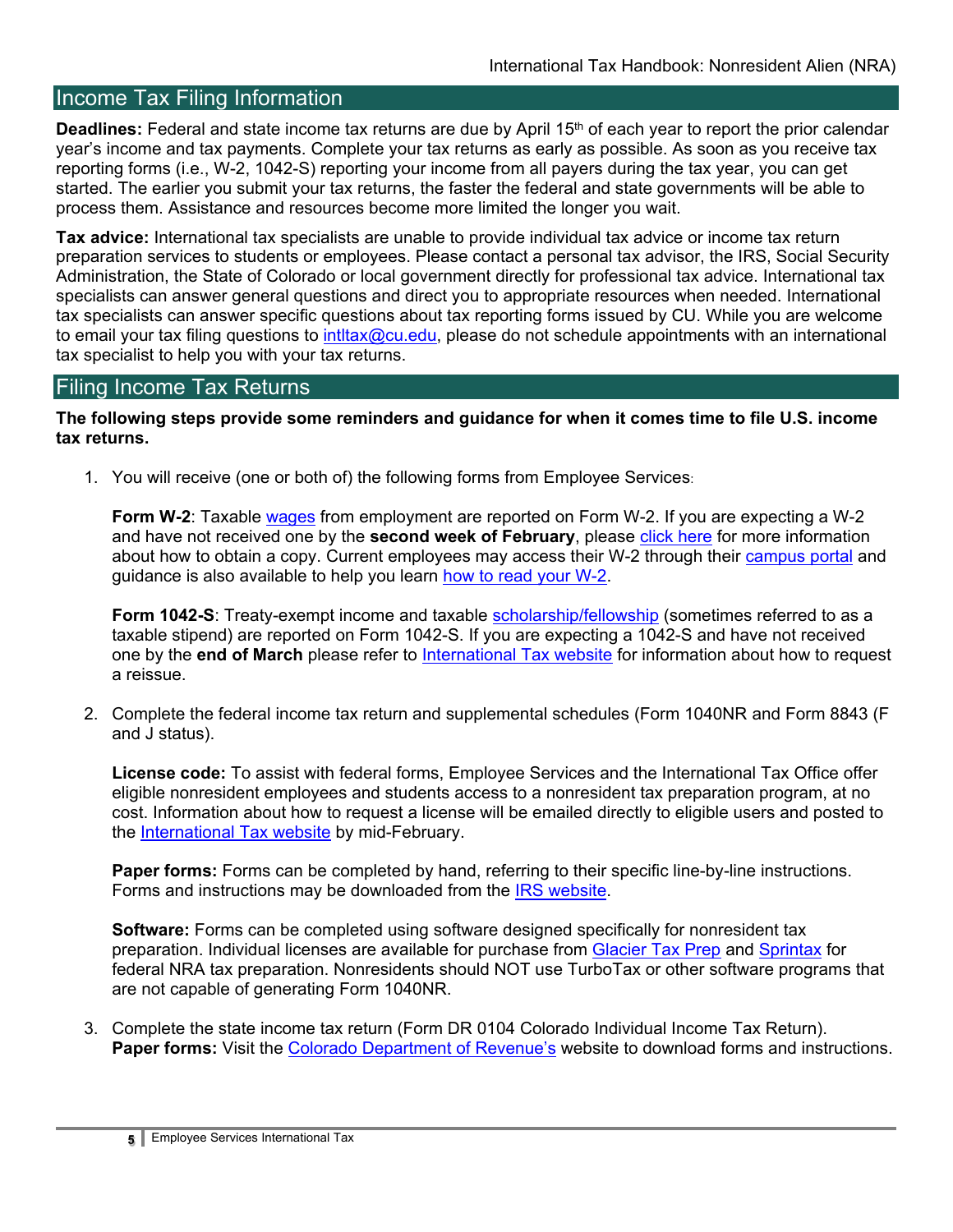**IMPORTANT:** Individuals who earned income in another U.S. state should contact that state's tax agency to determine whether they have a filing obligation to that state and, if so, what forms are required.

**Software:** Forms for many U.S. states can be completed, for a fee, using Sprintax. State tax preparation is not included in the license code available through the International Tax Office but is available for purchase directly from Sprintax.

4. When all forms are completed, make copies for you own records, and follow instructions provided by the IRS and state taxing authority for submitting your forms. You may be required to mail your forms. Questions about the status of your submitted returns should be directed to the IRS or relevant state(s).

## <span id="page-5-0"></span>Tax Treaties

The U.S. has ratified [tax treaty agreements](https://www.irs.gov/businesses/international-businesses/united-states-income-tax-treaties-a-to-z) with more than 60 countries across the world. These treaties are designed to provide limited tax benefits to eligible individuals to eliminate the double taxation of income.

### <span id="page-5-1"></span>**Eligibility**

Tax treaty eligibility is based on tax residency, not citizenship, and every treaty is different. If an individual determines they meet the qualifications for treaty exemption, they may make a claim for benefits on their federal income tax return.

The University of Colorado can facilitate an upfront treaty exemption for individuals whose treaty eligibility is straightforward. CU is never obligated to facilitate tax treaty exemption when eligibility is unclear. When a treaty and potentially applicable treaty article exist, factors affecting eligibility include, but are not limited to:

- a. Countries of residency prior to U.S. entry
- b. Prior history of U.S. presence
- c. Social Security Number requirements
- d. Specific criteria set forth within the treaty related to back-to-back or one-time use clauses, foreign residency throughout exemption period, applicability of the saving clause, etc.
- e. Changes of status or taking steps to become a U.S. permanent resident

The university's ability to facilitate benefits is determined during an employee's initial 'new employee' appointment with the International Tax Office. Upfront tax treaty exemptions commence only after all necessary paperwork has been completed and received by the International Tax Office; treaty exemptions may not be applied retroactively. Employees receiving upfront tax treaty exemptions are required to notify the International Tax Office immediately of any changes to their immigration status or if they take steps to apply for permanent residency; failure to do so can create significant tax burdens for the employee.

#### <span id="page-5-2"></span>Prospective loss provisions

Certain treaties include a time-limited [prospective loss provision \(appendix 1\),](#page-10-0) whereby if an *individual's initial visit to the U.S. is expected to exceed two years*, they are **not eligible** to benefit, even if they meet the other qualifications of eligibility. In this case, CU is unable to facilitate treaty exemption, even if an amendment is later made to shorten the program end date on the individual's immigration document.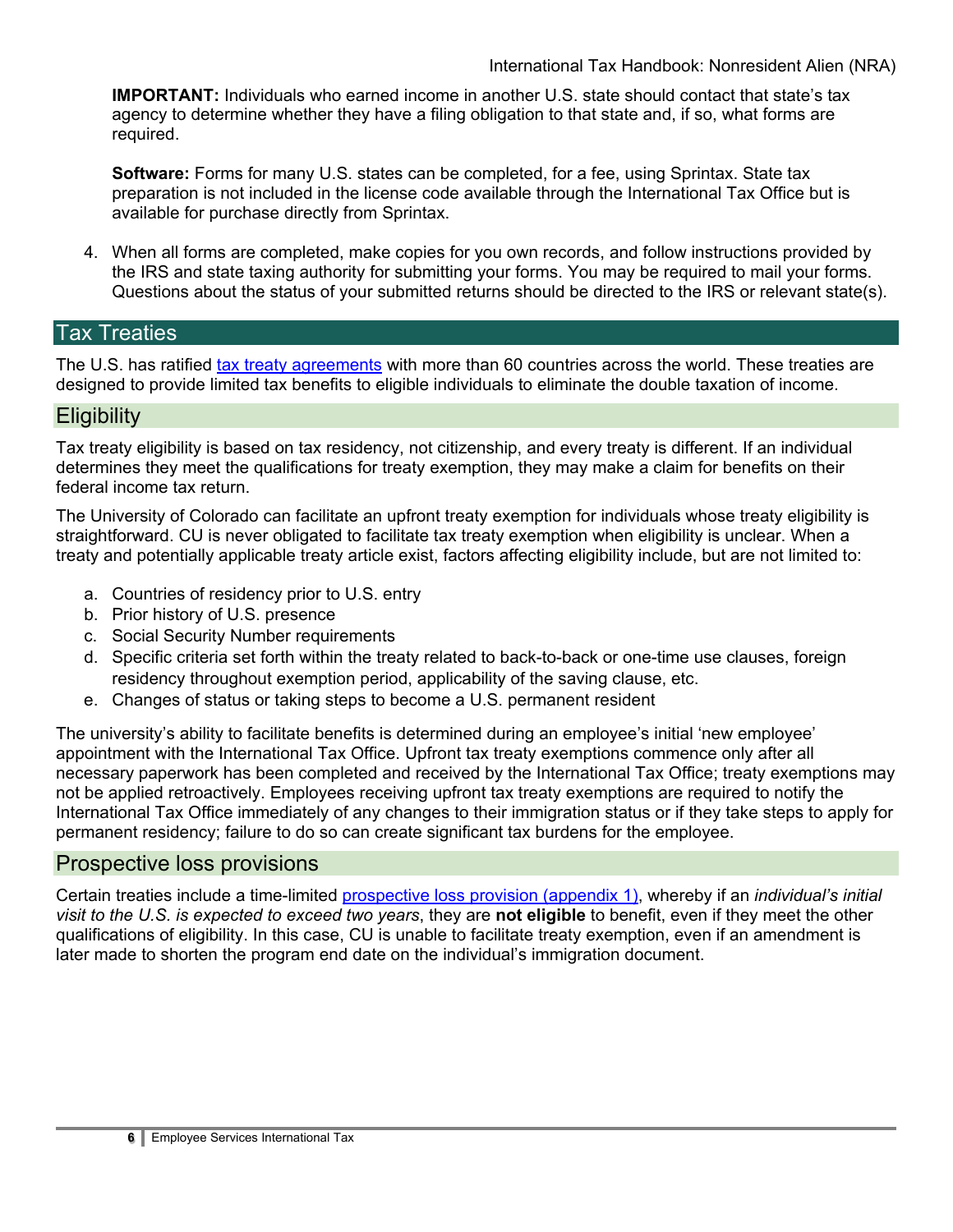# <span id="page-6-0"></span>Retroactive clauses

Some treaties include a [retroactive clause \(appendix 2\),](#page-11-0) whereby if *an individual's visit exceeds a specified timeframe* or if their *earnings exceed a certain dollar amount*, they are **not eligible** to benefit. Triggering the retroactive clause in a treaty results in the retroactive loss of benefits requiring the taxpayer to pay back taxes and potentially interest and penalties for underpayments. Therefore, CU will not facilitate treaty exemptions for treaties with retroactive clauses if:

- a. The time limit specified in the treaty, between the individual's date of U.S. entry for treaty purposes and their program end date, is exceeded.
- b. The individual indicates a desire, expectation or likelihood of remaining in the U.S. beyond the specified timeframe.

Employees from countries with retroactive clauses who do not initially appear to be at risk of violating the treaty terms may have the choice to receive an upfront treaty exemption but will be required to initial a statement on the Substantial Presence Test worksheet completed during their 'new employee appointment,' documenting they have been educated on the risks of claiming treaty benefits, when the article includes a retroactive loss clause, and will notify the International Tax Office if at any time they have or will violate the treaty's terms:

For international employees electing to receive upfront tax treaty benefit for a country with a retroactive clause:

Please initial to acknowledge that you have received the handout, "Implications of Tax Treaties with Retroactive Clauses," and that you understand your responsibility to notify the International Tax Office, immediately, if your stay or earnings exceed the limits established in the retroactive clause of the treaty you have elected to take advantage of.

## <span id="page-6-1"></span>Treaty renewal

Except in limited cases, individuals receiving upfront treaty benefits are required to renew their treaty paperwork each year. The International Tax Office will send treaty forms with detailed instructions to eligible employees each December. For your treaty exemption to take effect in the following January, our office must receive your paperwork by the date identified in the instructions; if your paperwork is received after that date, you will still receive your benefit, but it will be delayed.

## <span id="page-6-2"></span>Additional Resources

Frequently Asked Questions – [Filing Income Tax Returns \(PDF\)](https://www.cu.edu/sites/default/files/policies/docs/int-tax_FAQ.pdf)

[Internal Revenue Service, 'Foreign Students and Scholars'](https://www.irs.gov/individuals/international-taxpayers/foreign-students-and-scholars)

[Internal Revenue Service, Publication 519 \(U.S. Tax Guide for Aliens\) \(PDF\)](http://www.irs.gov/pub/irs-pdf/p519.pdf)

[Colorado Department of Revenue \(PDF\)](http://www.colorado.gov/revenue)

**[Taxing Agencies by State](https://www.taxadmin.org/state-tax-agencies)** 

[University of Colorado Campus Portals](https://my.cu.edu/)

[University of Colorado International Tax](http://www.cu.edu/employee-services/contact-us/contact-international-tax)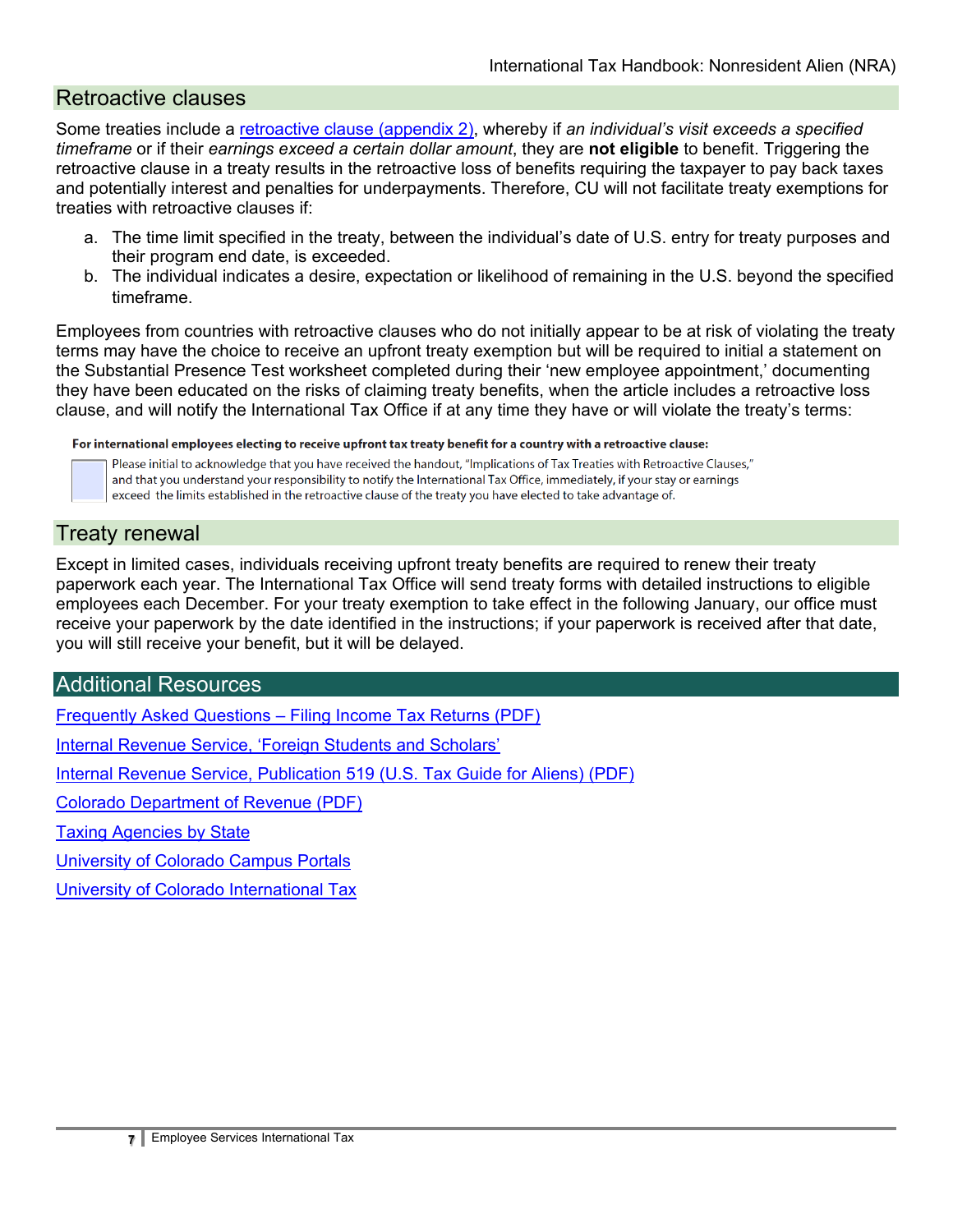# <span id="page-7-0"></span>Frequently Asked Questions – Filing Income Tax Returns

#### **Q. What is an income tax return?**

A. Income tax returns are forms submitted annually by taxpayers to federal, state or local tax authorities to report taxable income, and to calculate and reconcile annual tax liability.

#### **Q. Do I have to file tax forms?**

- A. Generally, foreign nationals who received compensation, including but not limited to wages and non-qualified **scholarships/fellowships**, must file income tax return forms to report their earnings and reconcile their taxes with the federal, state or local tax authorities.
	- Federal filing requirements for foreign nationals are detailed in Chapter 7 of IRS Publication [519.](https://www.irs.gov/forms-pubs/about-publication-519)
	- State of Colorado filing requirements are detailed [here:](https://tax.colorado.gov/individual-income-tax-filing-requirements) [\(https://tax.colorado.gov/individual](https://tax.colorado.gov/individual-income-tax-filing-requirements)[income-tax-filing-requirements\)](https://tax.colorado.gov/individual-income-tax-filing-requirements).
	- Individuals who earned income in another U.S. state should contact that state's tax agency for detailed filing requirements.

#### **Q. Which forms should I file?**

A. Nonresident aliens with a federal tax filing requirement should file [IRS Form 1040NR.](https://www.irs.gov/forms-pubs/about-form-1040-nr)

Nonresident aliens in F,J,Q or M status, and their dependents, must submit Form 8843, even they have earned no income, to declare their presence in the United States in exempt individual status.

Certain nonresident aliens may elect to be treated as residents for taxation purposes, which may or may not be more fiscally advantageous than filing as nonresidents. Refer to Chapter 1: *Nonresident*  Alien or Resident Alien? of **IRS Publication 519** for more information.

#### **Q. How do I know if I am a resident or nonresident for taxation purposes?**

A. International visitors to the United States are considered nonresidents for U.S. tax purposes for any calendar year in which they do not meet either the [Substantial Presence Test](https://www.irs.gov/individuals/international-taxpayers/substantial-presence-test) or the [Green Card](https://www.irs.gov/individuals/international-taxpayers/alien-residency-green-card-test)  [Test](https://www.irs.gov/individuals/international-taxpayers/alien-residency-green-card-test) described in [IRS Publication 519, U.S. Tax Guide for Aliens.](https://www.irs.gov/forms-pubs/about-publication-519)

It is important to know one's residency status because resident and nonresident taxpayers are subject to different tax rates, are required to file different tax forms and are eligible for different tax benefits from one another.

#### **Q. What is the Substantial Presence Test (SPT)?**

A. The Substantial Presence Test (SPT) is a formula used to analyze an international visitor's immigration status and history of presence in the U.S. in order to determine if the individual has spent enough time in the U.S. in order to be considered a resident alien for U.S. tax purposes.

#### **Q. What is an 'exempt individual'?**

A. An exempt individual is an international visitor whose days of presence in the U.S. are not countable towards the [Substantial Presence Test](https://www.irs.gov/individuals/international-taxpayers/substantial-presence-test) during a given calendar year. Common examples include F or J students who have been present in the U.S. fewer than five calendar years and J scholars in their first two years of presence in the U.S.

Exempt individuals are NOT exempt from tax.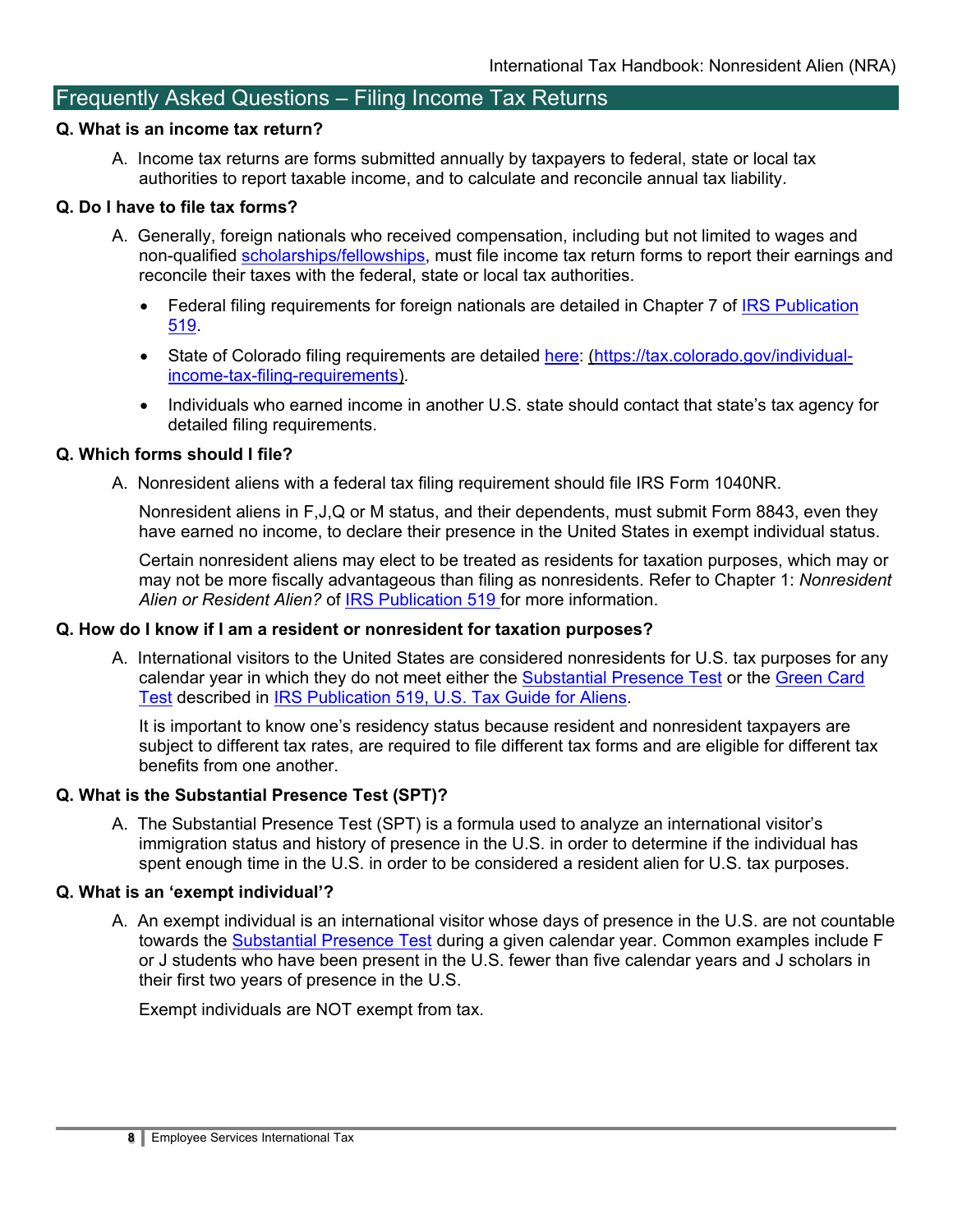#### **Q. What information do I need from the University of Colorado in order to complete my income tax returns?**

A. The University of Colorado issues various tax reporting forms annually as required to report taxable and tax-exempt income and tax withheld. You must wait to receive applicable forms before completing your income tax returns as the amounts reported on these forms must be included on your income tax returns. In addition to reporting directly to taxpayers, the University of Colorado will report to the IRS and the state tax agencies as obliged.

| <b>Form</b> | <b>Reports</b>                                                                                    | <b>Comments</b>                                                                                                                                                         |
|-------------|---------------------------------------------------------------------------------------------------|-------------------------------------------------------------------------------------------------------------------------------------------------------------------------|
| $W-2$       | Taxable wages                                                                                     | Issued by January 31 <sup>st</sup> and available<br>through the employee portal, contact Payroll<br>with questions.                                                     |
| 1042-S      | Tax-treaty exempt wages, Taxable<br>and tax-treaty exempt non-qualified<br>scholarship/fellowship | Issued by March $15th$ and mailed via U.S.<br>post. Contact an international tax specialist<br>with questions.                                                          |
| 1098-T      | Tuition payments for purpose of<br>claiming education benefits                                    | Nonresident filers are generally not eligible<br>for tax deductions. Contact Campus<br>Bursar's office with questions.                                                  |
| 1099-MISC   | Payment for independent personal<br>services                                                      | Form 1099-MISC should NOT be issued to<br>nonresident filers. Contact an international<br>tax specialist if you receive a 1099-MISC<br>from The University of Colorado. |

You may review Employee Service's [W-2 and 1042-S Reissue Request Policy,](https://www.cu.edu/docs/w-21042-s-reissue-request-form) as well as the Reissue Request Form on the Employee Services Website.

#### **Q. Are there resources or tax preparation packages I can use to help me fill out my income tax returns?**

A. Nonresidents should not use software or online programs, such as Turbo Tax, which are intended for use by residents only and which are unable to prepare the required forms for nonresident filers.

Glacier Tax Prep and Sprintax are specifically designed for nonresident tax preparation purposes. These programs may not help prepare state income tax returns, and you may be charged a fee to use them. The International Tax Office or campus ISSS offices may also offer licenses for use of tax preparation software and will generally communicate the availability of licenses in late January or early February via email to [international](#page-9-0) students and [scholars.](#page-9-0)

For additional assistance, you can also pay for the services of a professional tax adviser or preparer, but it is extremely important that you find someone experienced with international taxation. Employee Services' international tax specialists cannot help you with the preparation of your income tax returns or advise you on your tax situation.

#### **Q. When are my tax forms due?**

A. Generally, tax forms are due by April 15<sup>th</sup> annually however, in limited instances the filing deadline is June 15<sup>th</sup>. Refer to *When to File* in Chapter 7 of [IRS Publication 519](https://www.irs.gov/forms-pubs/about-publication-519) to determine the filing deadline based on your personal circumstance.

#### **Q. Am I required to file a tax return with the State of Colorado?**

A. You are generally required to file a state income tax return, Colorado Form DR 0104, if you had any taxable income, or if you expect to receive a refund of state income tax that was deducted from your pay. Please review your filing requirements at the [Colorado Department of Revenue website.](https://cdor.colorado.gov/)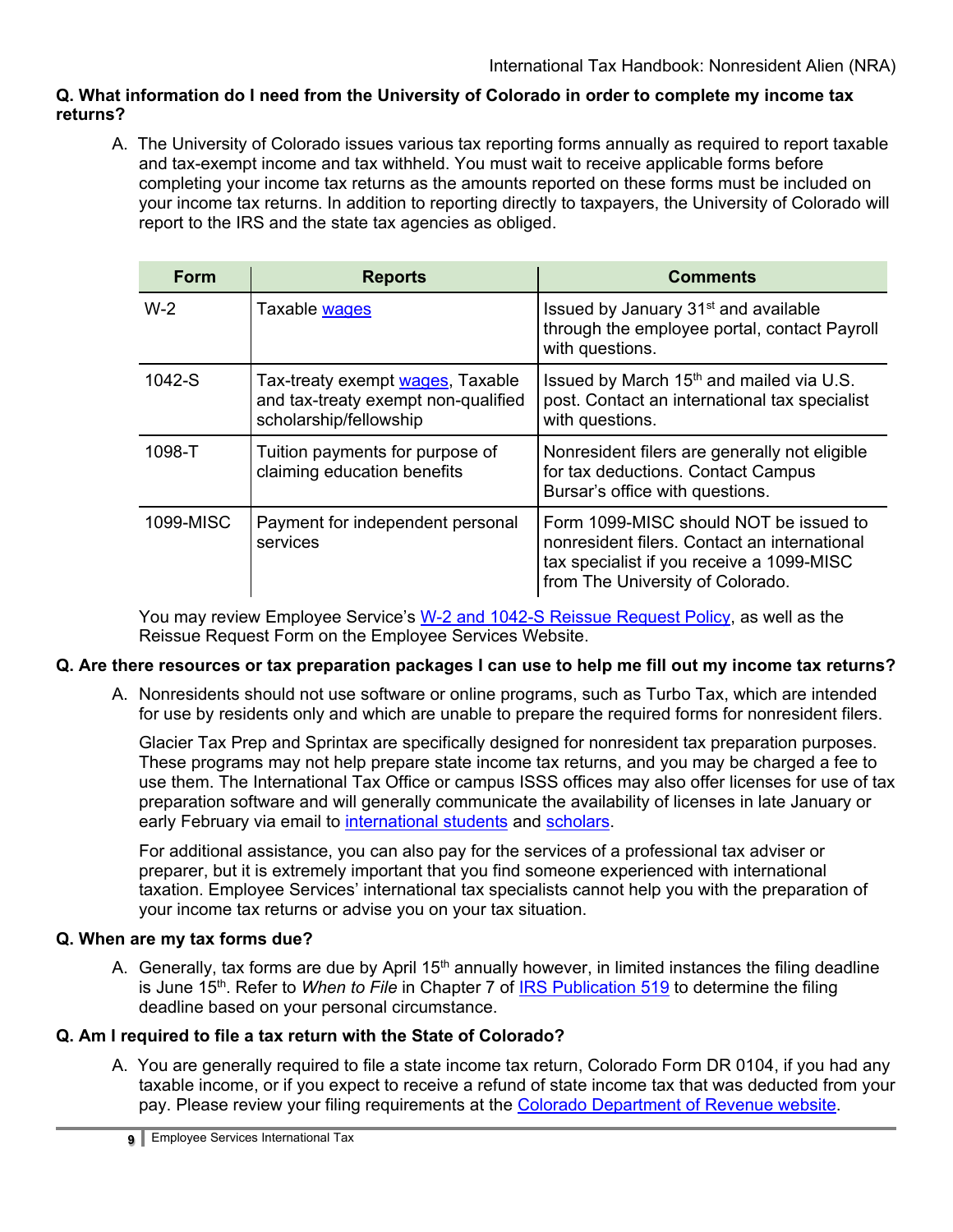# <span id="page-9-0"></span>Definitions and Terms

**CU international employee:** Any **employee** of the University of Colorado who is a resident or nonresident alien, or a legal permanent resident of the U.S., working in the U.S. Employees are paid wages in exchange for personal services.

**International student:** An undergraduate, graduate or exchange **student** present in the U.S. with a nonimmigrant temporary visa.

**International scholar:** A **post-graduate** individual present in the U.S., for purposes of teaching or conducting research at a sponsoring institution, with a non-immigrant temporary visa.

**Nonqualified expenses:** Expenses separate or in excess of tuition, fees and course-related expenses, required by all students in the same program of study, for enrollment at an eligible educational institution. Nonqualified expenses include but are not limited to room and board, travel, meals and equipment not required for enrollment.

**Nonresident for U.S. tax purposes**: A person who is not a U.S. citizen and who does not meet either the [Substantial Presence Test](https://www.irs.gov/individuals/international-taxpayers/substantial-presence-test) or the [Green Card Test](https://www.irs.gov/individuals/international-taxpayers/alien-residency-green-card-test) described in [IRS Publication 519, U.S. Tax Guide for Aliens.](https://www.irs.gov/forms-pubs/about-publication-519)

**Qualified expenses:** Expenses for tuition, fees and course-related expenses, required by all students in the same program of study, for enrollment at an eligible educational institution.

**Resident for U.S. tax purposes**: A person who is not a U.S. citizen and who meets either the [Substantial](https://www.irs.gov/individuals/international-taxpayers/substantial-presence-test)  [Presence Test](https://www.irs.gov/individuals/international-taxpayers/substantial-presence-test) or the [Green Card Test](https://www.irs.gov/individuals/international-taxpayers/alien-residency-green-card-test) described in [IRS Publication 519, U.S. Tax Guide for Aliens.](https://www.irs.gov/forms-pubs/about-publication-519)

**Scholarship or Fellowship:** A payment intended to benefit a student or scholar in the pursuit of their personal education or research. Payments are distinguished from wages in that there can be no expectation of personal services in exchange for the payment. Amounts paid for qualified expenses are generally nontaxable where amounts paid for nonqualified expenses are generally taxable. Additionally, nonresident alien recipients are subject to tax withholding on the nonqualified portions of scholarship or fellowship income.

**Stipend recipient:** Any **recipient** of non-service scholarship or fellowship intended to support personal study or research.

**Wages:** A payment made in exchange for personal services provided as an employee. Payments are distinguished from scholarship/fellowship (sometimes referred to as stipend) payments which cannot require services in exchange for payment.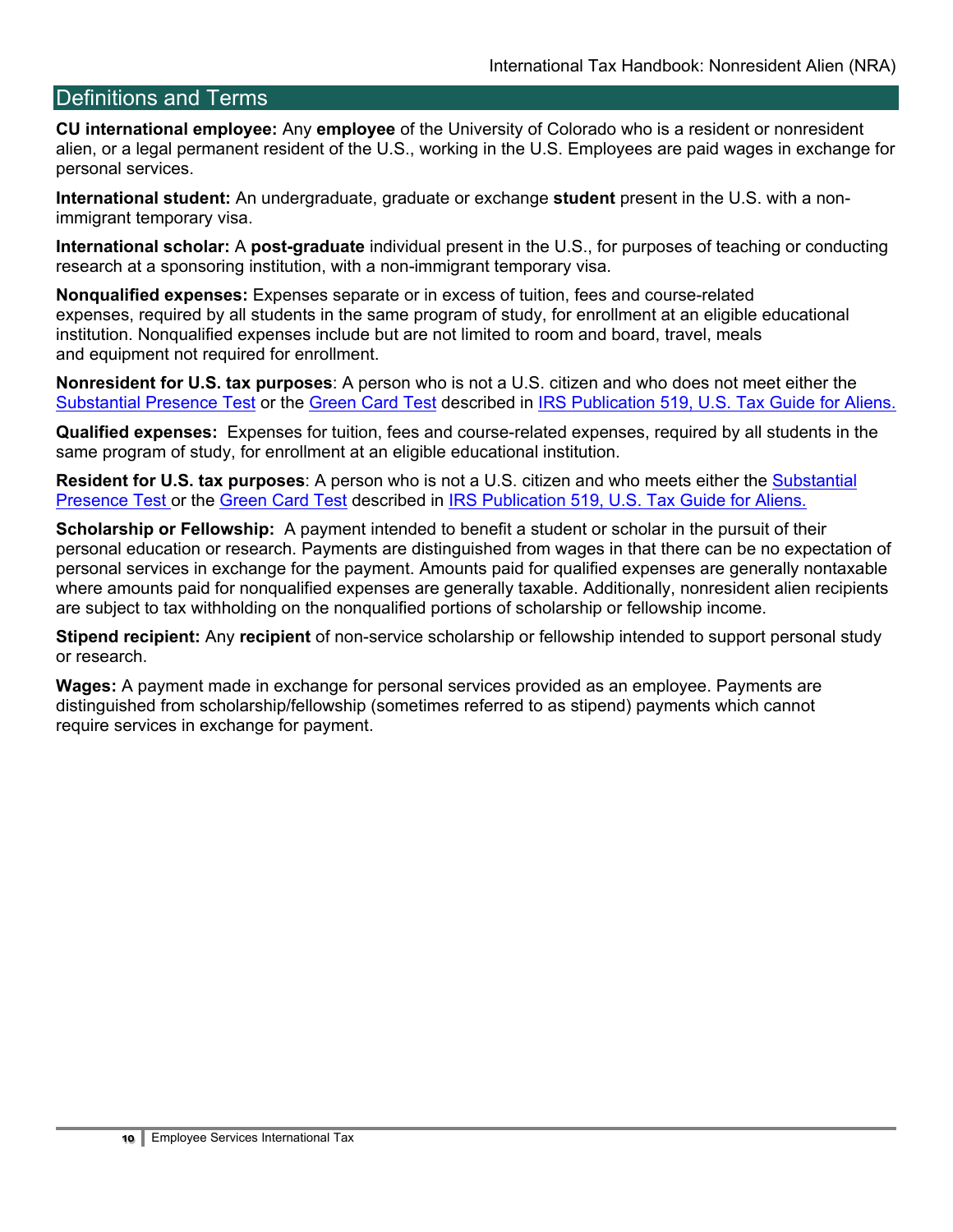# <span id="page-10-0"></span>Appendix 1: Tax Treaties with Prospective Loss Provisions

#### **Tax Treaties with a Prospective Loss Provision**

As of July 15th, 2021, tax treaties listed in the table below include a time limited **prospective loss provision:** Individuals will be eligible for the treaty benefit only if they come to the United States for a period not expected to exceed two years in addition to meeting the remaining terms of the specified article.

- The university will offer upfront treaty benefits for these countries only if we can readily determine that, upon entry to the United States, an employee does not expect to exceed the limitations set forth in the relevant treaty.
- The university will look, primarily, to the employee's date of arrival in the U.S., in combination with the expiration date of the employee's original immigration document, in order to make this determination.
- If there is an unexpected change of immigration status, after an employees' arrival in the U.S., which results in the employee overstaying the time limit set forth in the prospective loss provision, there will be no change to the way the treaty was initially applied or any requirement for retroactive taxation of compensation.

| <b>Country</b> | <b>Article</b><br><b>Number</b> | <b>Primary Purpose</b> | Max Amount of<br><b>Compensation</b> | <b>Time Limitation per Prospective</b><br><b>Loss Provision</b> |  |
|----------------|---------------------------------|------------------------|--------------------------------------|-----------------------------------------------------------------|--|
| Egypt          | 22                              | Teacher/Researcher     | No Limit                             | 2 years from date of arrival                                    |  |
| <b>Hungary</b> | 17                              | Teacher/Researcher     | No Limit                             | 2 years from date of arrival                                    |  |
| IIsrael        | 23                              | Teacher/Researcher     | No Limit                             | 2 years from date of arrival                                    |  |
| Italy          | 20                              | Teacher/Researcher     | No Limit                             | 2 years from date of arrival                                    |  |
| Jamaica        | 22                              | Teacher/Researcher     | No Limit                             | 2 years from date of arrival                                    |  |
| <b>Korea</b>   | 20                              | Teacher/Researcher     | No Limit                             | 2 years from date of arrival                                    |  |
| Norway         | 15                              | Teacher/Researcher     | No Limit                             | 2 years from date of arrival                                    |  |
| Philippines    | 21                              | Teacher/Researcher     | No Limit                             | 2 years from date of arrival                                    |  |
| Poland         | 17                              | Teacher/Researcher     | No Limit                             | 2 years from date of arrival                                    |  |
| Romania        | 19                              | Teacher/Researcher     | No Limit                             | 2 years from date of arrival                                    |  |

#### **Tax Treaties Including Prospective Loss Provisions**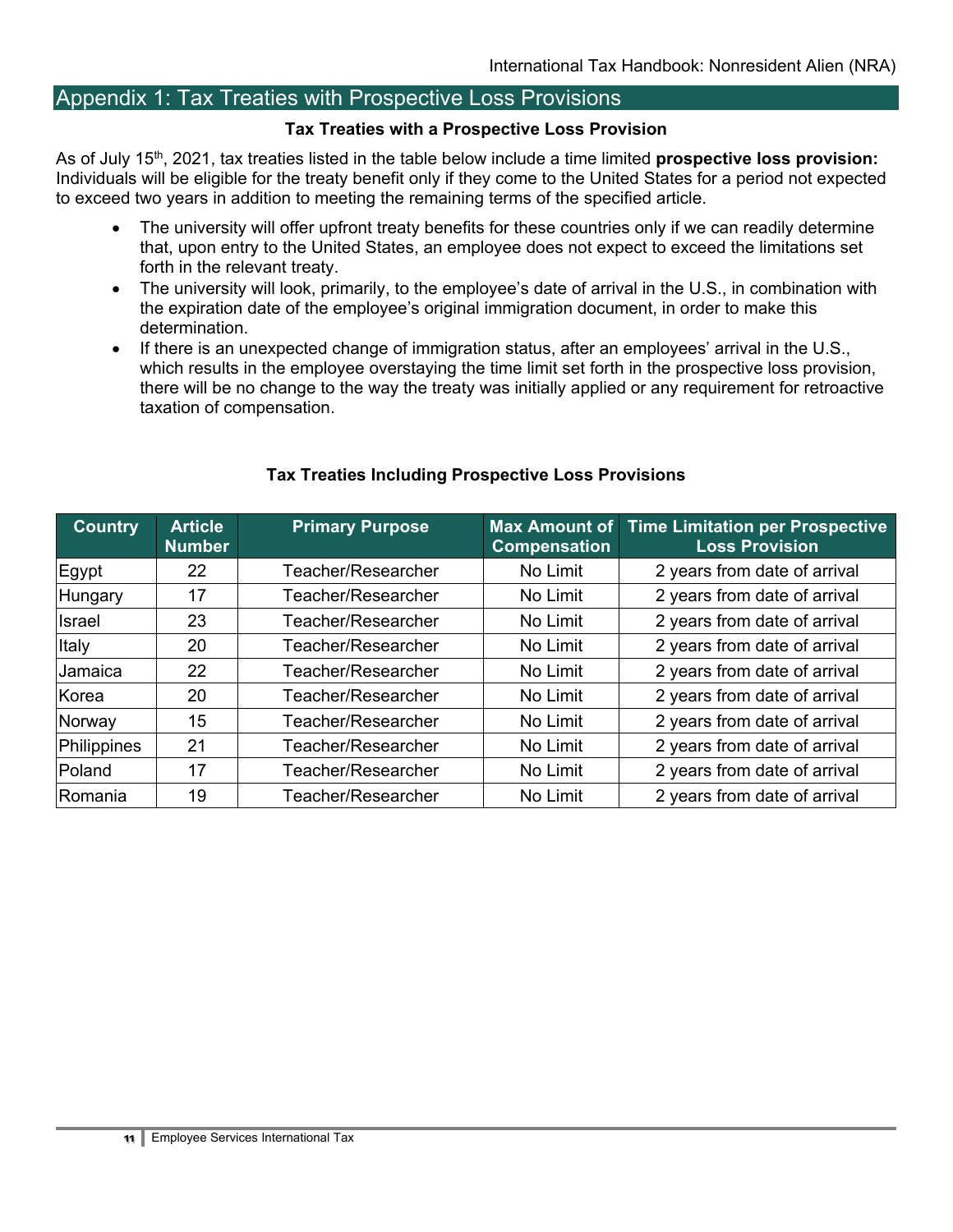# <span id="page-11-0"></span>Appendix 2: Tax Treaties with Retroactive Provisions

#### **Implications of Tax Treaties with Retroactive Clauses**

As of July 15th, 2021, tax treaties between the United States and India, Germany, Luxembourg, Netherlands, Philippines, Thailand, U.K. and Canada include a time or dollar limited **retroactive clause***\** which results in the *retroactive loss of treaty benefits if exceeded*.

- The university will offer upfront treaty benefits for these countries only if we can readily determine that an employee will not exceed the limitations set forth in the relevant treaty.
- By initialing the [Substantial Presence Test](https://www.irs.gov/individuals/international-taxpayers/substantial-presence-test) worksheet and signing the required attachment to IRS Form 8233 during your appointment with an international tax specialist, you acknowledge that you understand the potential tax implications of the retroactive clause that exists in the treaty between the United States and your country of tax residency.

**Time or earnings exceed limits:** If you have signed up for treaty benefits and later come to expect that your stay or earnings will exceed the limits established in the retroactive clause of the treaty from your country of tax residency:

- You MUST notify the International Tax Office immediately.
- The university is obliged to begin withholding income tax. The university is further obliged to report all your current and prior calendar year income to the IRS as taxable. Forms W-2c will be issued to you to declare any prior year income, originally reported as non-taxable under the terms of the tax treaty agreement, as taxable income.
- You are obligated to file amended tax returns declaring any income previously claimed as exempt from tax, under a tax treaty, as taxable\*\*. In addition to the back taxes that you will be required to pay, amended returns may also result in IRS imposed interest. If amended returns are not voluntarily submitted, you may be subject to IRS penalties in addition to the taxes plus interest.

**IMPORTANT:** If you are not certain whether or not you will exceed time or dollar limits related to your treaty benefits, it is our recommendation that you DO NOT sign up for tax treaty benefits due to the retroactive clauses that exists in the tax treaty between the United States and your country of tax residency.

**Claiming tax treaty benefit on amended returns:** If you do not sign up for treaty benefits with an international tax specialist, you can still claim the tax treaty benefit on amended returns if the length of your stay or amount of your earnings does not exceed the limits established in the retroactive clause of the treaty and you will avoid the possibility of incurring IRS imposed interest and penalties due to under-withholding.

\*The U.S.- Jamaica also includes a retroactive clause but only in the independent Personal Services article (Article 14) which does not generally apply to employees.

\*\*Employees who are claiming benefits under the U.S. – Canada treaty might not require prior year adjustments to taxable income (W2-c) and amended tax returns because, as long as the individual is a nonresident for tax purposes, the treaty based tax exemption may be valid one year and not the next depending on total annual earnings.

*See Tax Treaty Tables next page*